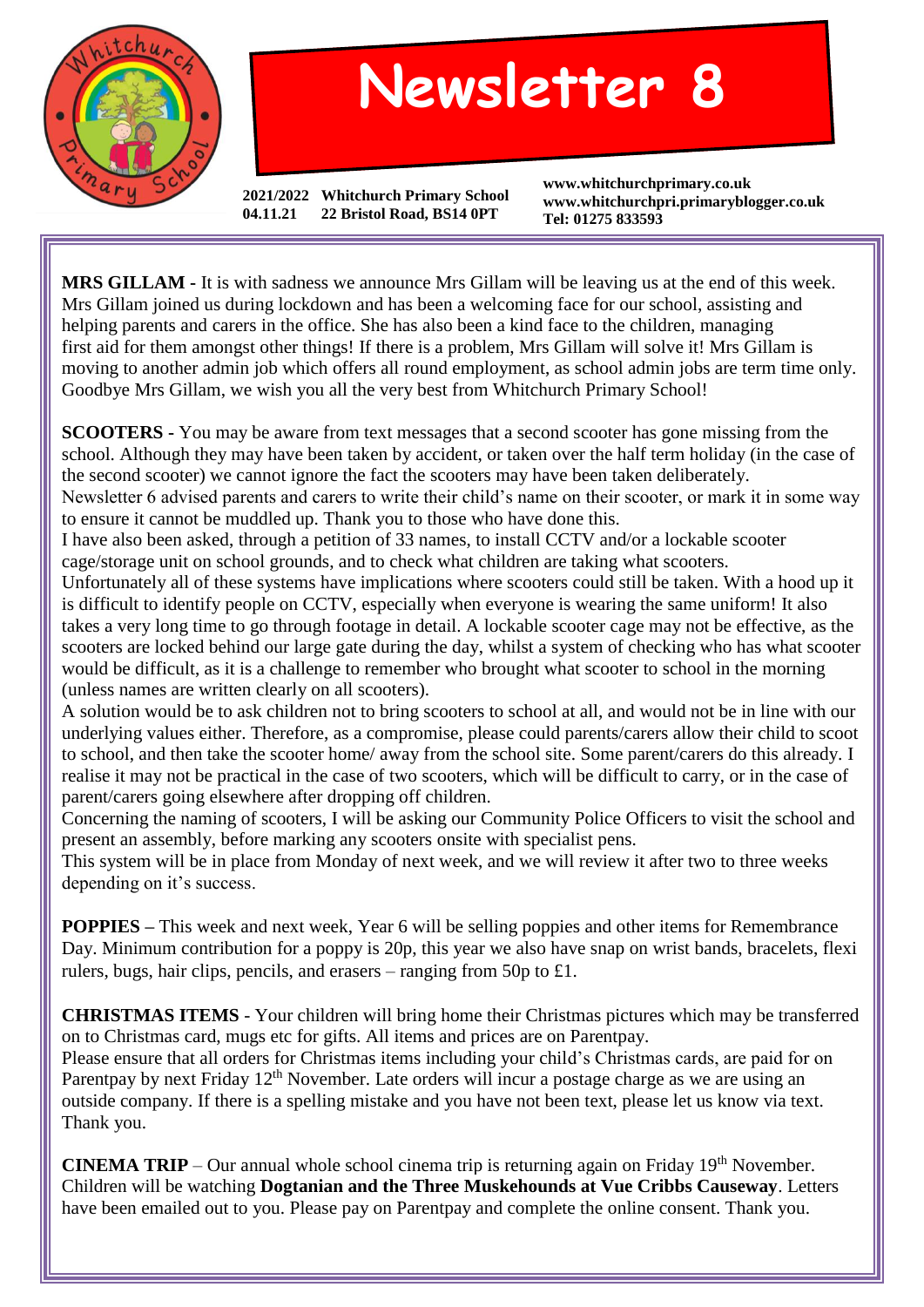**AFTER SCHOOL CLUBS** – Years 1-6 – Clubs will start next week – 3.15pm – 4.15pm. Unfortunately, due to low numbers, there will be no dance, yoga or alternative sports (Friday) this term.

**FLU NASAL VACCINE** – Where the School Aged Immunisation Team would normally aim to complete the flu vaccine offer in schools by the end of December, this year there has been significant additional work to deliver to support the Covid 12 -15 vaccines and all year group flu vaccines programme. In view of this, the flu delivery schedule has been extended to February, although the school nurses will aim to complete all sessions by the end January where at all possible.

**Our date has been put back to 5th January 2022**. To give consent please follow this link by **Monday 8th November**: <https://schoolimms.virgincare.co.uk/flu/2021/banes>

**TIMES TABLES ROCKSTARS –** To celebrate maths week, TT Rockstars are holding a maths competition from next Monday 8<sup>th</sup> November to Thursday 11<sup>th</sup> November where children can win prizes. Please see poster attached for details or use this link: <https://www.ttrockstars.com/page/englandrocks2021>

**PARENT SURVEY** - Thank you to the 11 parent/carers who completed our school survey last term. We will use this information to make our school even better!

## **YEAR 2 HATS** -

This week, Puffins, Penguins and Parrots have been exploring a range of different hats through their knowledge of questions. They have been writing questions all about the different hats we had in our classrooms. "Who might wear my hat?" - Roman (Puffins)



**PE DAYS -** I have been asked by various stakeholders why PE days occasionally change. Like all occupations following the height of the Covid pandemic, at times staff are not able to come to school for a number of reasons. As a result we redeploy staff within the school to ensure the children are taught by a person that they know and are familiar with, rather than immediately replacing staff with supply teachers (which we do also do when necessary). Please be aware that whilst we attempt to keep short notice changes to a minimum, they are at time unavoidable.

**HUGH JOHNSON -** A huge Thank you to Mr Johnson who presented a fantastic assembly yesterday about the job of being a financial advisor. Ask the children about the squirrels who were sensible with saving enough nuts for winter! If you would like to share information about your job and how it helps people, please let us know so you can do a special assembly!

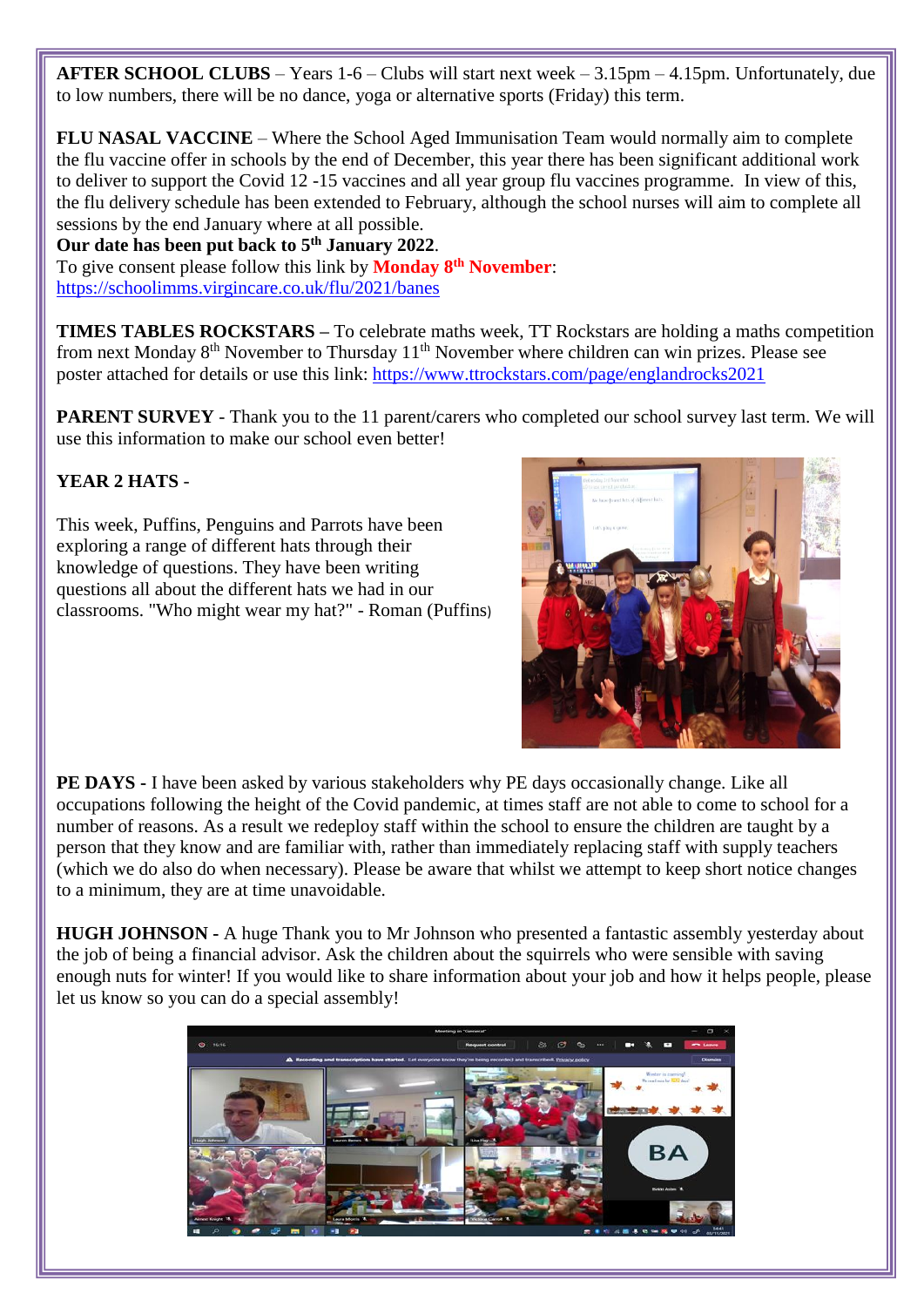**PTA NEWS** – Children in Year 6 wrote the thank you letters below to Tesco Brislington who posted this on their Facebook page –

'We were delighted to receive these amazing letters from pupils at Whitchurch Primary school thanking us for a donation we made towards their school BBQ. It was also great to hear that they raised over £1,300 and all had a fabulous time. Stop by and have a read of them on our community board next time you are in store' **Well done Year 6!**



**Bingo night** is planned for Thursday 11th November. Doors open 6.30pm with bingo starting 7.00pm. Tickets are £5 including a book of 10 games and a soft or alcoholic drink. Tickets are on sale after school from today. Additional book (max 1 extra per person) can also be purchased. There is also a licensed bar, snacks and dabbers available to buy. Great prizes including chocolates, wine and vouchers! Tickets are limited so get a group together and buy your tickets!

We would like to thank MG Estate Agent, Hunters Estate Agent, Stephen Maggs Estate Agent, The Yeoman, Caffe Rosa and The Music Box for donating prizes.

**OPEN DAYS FOR RECEPTION 2022** – Our open days for the new Reception intake next year are: 9 th November 2021 – 2pm 3 rd December 2021 – 9.30am

\*We have added a new later appointment for those that work full time  $-2<sup>nd</sup>$  December at 5.30pm

**OPERATION CHRISTMAS CHILD –** As in previous years we would like to take part in Operation Christmas Child. This involves filling and wrapping a shoebox to send as a Christmas present to needy children in other countries. It may be the only Christmas present the children will receive, some may be very ill or live in war torn countries.

We are able to provide pre-printed labels and boxes this year which are 40p each and available from the school office. Please help us to achieve a target of 60 shoe boxes.



Boxes will need to be in school by **Monday 8th November**. For details of what to include etc please go to the charity website: [https://www.samaritans-purse.org.uk/what-we-do/operation-christmas-child/what-goes](https://www.samaritans-purse.org.uk/what-we-do/operation-christmas-child/what-goes-in-my-shoebox/)[in-my-shoebox/](https://www.samaritans-purse.org.uk/what-we-do/operation-christmas-child/what-goes-in-my-shoebox/)

**DUE TO CUSTOMS REGULATIONS TOOTHPASTE, SWEETS, LOTIONS AND LIQUIDS ARE NO LONGER ALLOWED.**